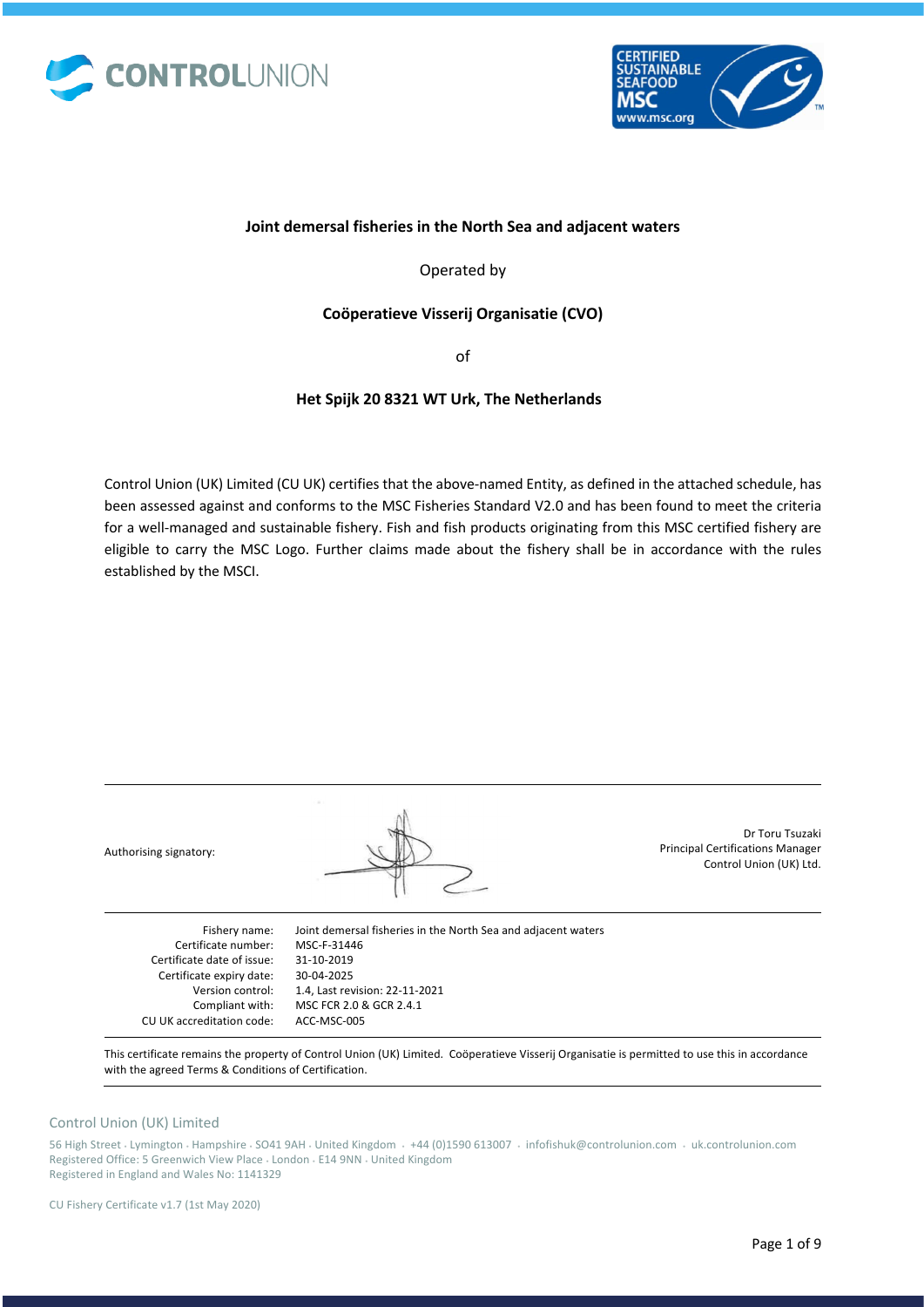



### **CERTIFIED SPECIES AND STOCKS:**

| Common name         | <b>Species</b>             | <b>ICES Stock description</b> | Overlap with certified ICES fishing areas for CVO |                        |
|---------------------|----------------------------|-------------------------------|---------------------------------------------------|------------------------|
|                     |                            |                               | Skagerrak (3aN)                                   | North Sea (4)          |
| <b>Atlantic cod</b> | Gadus morhua               | 3an, 4, 7d                    | Suspended*                                        | Suspended*             |
| Haddock             |                            | 3an, 4, 6a                    |                                                   |                        |
|                     | Melanogrammus aeglefinus   | 7b-k                          |                                                   |                        |
| Hake                | Merluccius merluccius      | Northern stock                |                                                   |                        |
| Ling                | Molva molva                | 3a, 4a etc. (other areas)     | v                                                 | $\checkmark$ (4a only) |
| Megrim              | Lepidorhombus whiffiagonis | 4а, 6а                        |                                                   | $\checkmark$ (4a only) |
| Plaice              | Pleuronectes platessa      | Subdivisions 21-23            |                                                   |                        |

Authorising signatory:



Dr Toru Tsuzaki Principal Certifications Manager Control Union (UK) Ltd.

| Fishery name:<br>Certificate number:<br>Certificate date of issue:<br>Certificate expiry date:<br>Version control: | Joint demersal fisheries in the North Sea and adjacent waters<br>MSC-F-31446<br>31-10-2019<br>30-04-2025<br>1.4, Last revision: 22-11-2021 |
|--------------------------------------------------------------------------------------------------------------------|--------------------------------------------------------------------------------------------------------------------------------------------|
|                                                                                                                    |                                                                                                                                            |
| Compliant with:                                                                                                    | MSC FCR 2.0 & GCR 2.4.1                                                                                                                    |
| CU UK accreditation code:                                                                                          | ACC-MSC-005                                                                                                                                |

This certificate remains the property of Control Union (UK) Limited. Coöperatieve Visserij Organisatie is permitted to use this in accordance with the agreed Terms & Conditions of Certification.

### CU Fishery Certificate v1.7 (26<sup>th</sup> February 2020)

Control Union (UK) Limited

56 High Street, Lymington • Hampshire SO41 9AH • United Kingdom • +44 (0)1590 613007 • infofishuk@controlunion.com • uk.controlunion.com Registered in England and Wales No: 1141329 • VAT number: 234218389

Page 2 of 9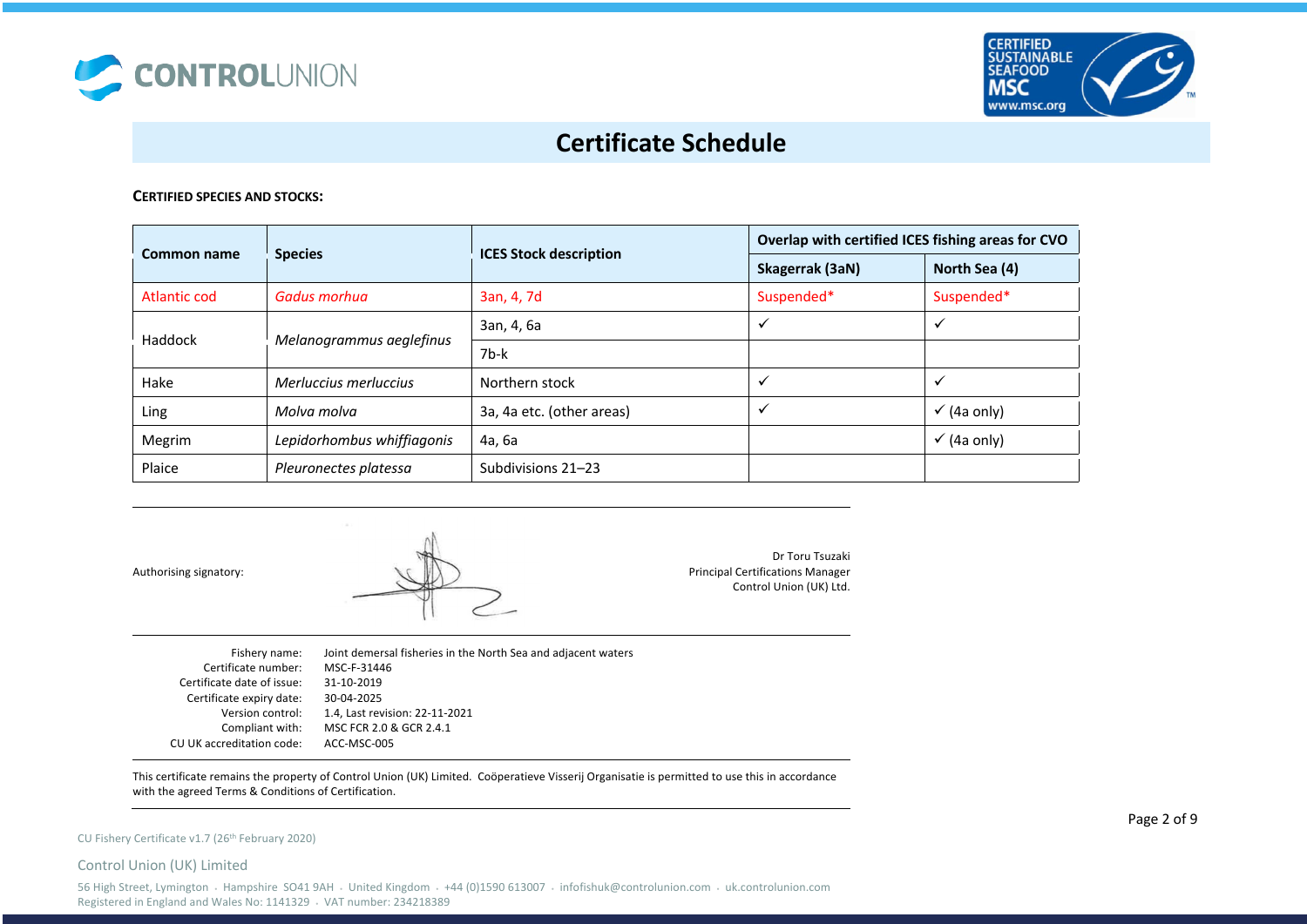



| Common name    |                      | <b>ICES Stock description</b> | Overlap with certified ICES fishing areas for CVO |                         |
|----------------|----------------------|-------------------------------|---------------------------------------------------|-------------------------|
|                | <b>Species</b>       |                               | Skagerrak (3aN)                                   | North Sea (4)           |
|                |                      | 3an, 4                        | $\checkmark$                                      | ✓                       |
|                |                      | 7d                            |                                                   |                         |
| Saithe         | Pollachius virens    | 3a, 4, 6                      | $\checkmark$                                      | ✓                       |
|                | Solea solea          | 3a, 22-24                     | $\checkmark$                                      |                         |
| Dover sole     |                      | 4                             |                                                   | ✓                       |
| Tusk           | Brosme brosme        | Northeast Atlantic            | $\checkmark$                                      | ✓                       |
| Whiting        | Merlangius merlangus | 4,7d                          |                                                   | ✓                       |
|                | Nephrops norvegicus  | <b>FU7 Fladen Ground</b>      |                                                   | $\checkmark$ (FU7 only) |
| Norway lobster |                      | 3a                            | $\checkmark$                                      |                         |

Authorising signatory:



Dr Toru Tsuzaki Principal Certifications Manager Control Union (UK) Ltd.

| Fishery name:              | Joint demersal fisheries in the North Sea and adjacent waters |
|----------------------------|---------------------------------------------------------------|
| Certificate number:        | MSC-F-31446                                                   |
| Certificate date of issue: | 31-10-2019                                                    |
| Certificate expiry date:   | 30-04-2025                                                    |
| Version control:           | 1.4, Last revision: 22-11-2021                                |
| Compliant with:            | MSC FCR 2.0 & GCR 2.4.1                                       |
| CU UK accreditation code:  | ACC-MSC-005                                                   |
|                            |                                                               |

This certificate remains the property of Control Union (UK) Limited. Coöperatieve Visserij Organisatie is permitted to use this in accordance with the agreed Terms & Conditions of Certification.

### CU Fishery Certificate v1.7 (26<sup>th</sup> February 2020)

Control Union (UK) Limited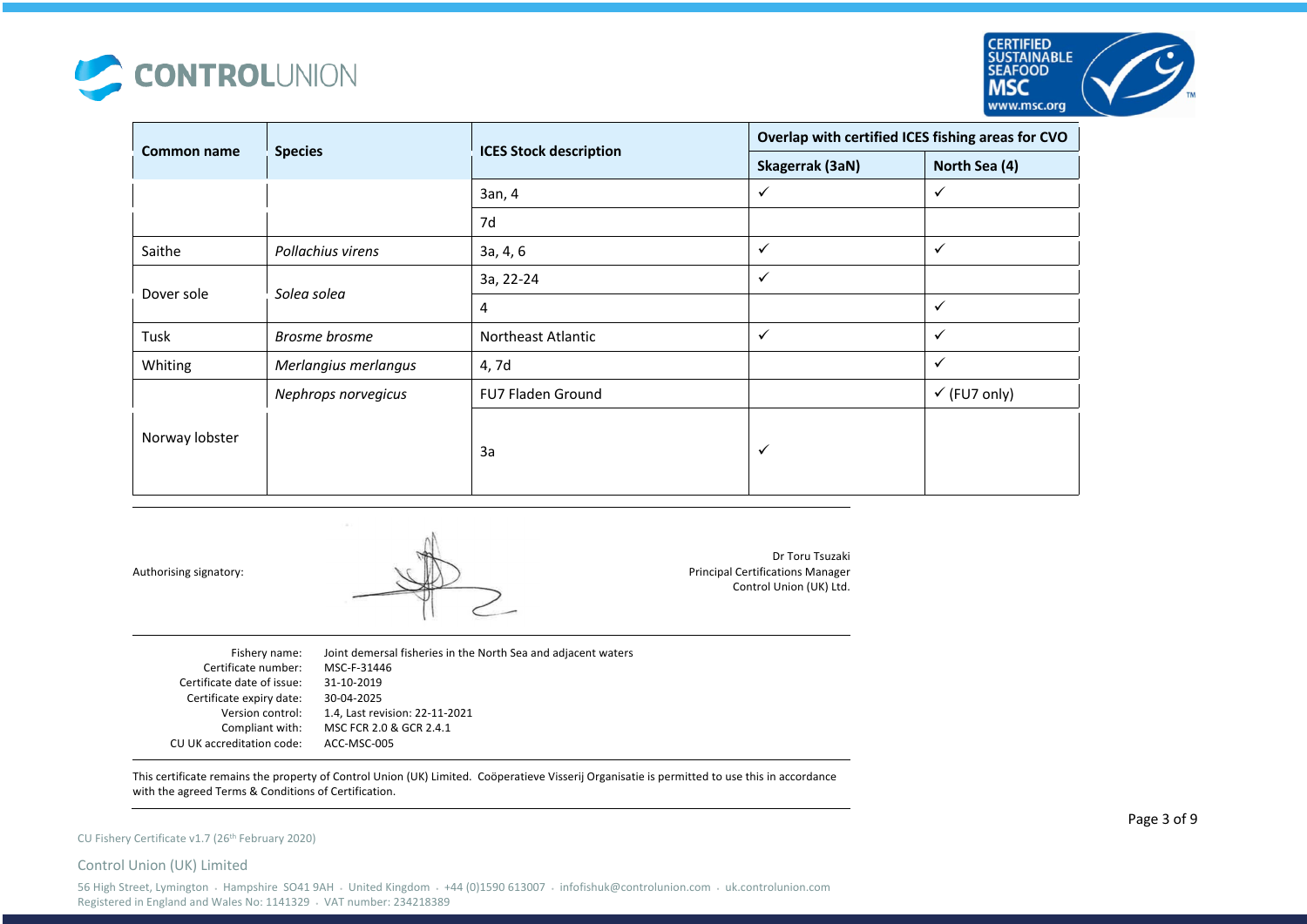



| <b>Common name</b> | <b>Species</b>    | <b>ICES Stock description</b> | Overlap with certified ICES fishing areas for CVO |                             |
|--------------------|-------------------|-------------------------------|---------------------------------------------------|-----------------------------|
|                    |                   |                               | Skagerrak (3aN)                                   | North Sea (4)               |
|                    |                   |                               |                                                   |                             |
|                    |                   |                               |                                                   |                             |
|                    |                   |                               |                                                   |                             |
|                    |                   |                               |                                                   |                             |
|                    |                   |                               |                                                   |                             |
| Northern prawn     | Pandalus borealis | 3a, 4a East                   |                                                   | $\checkmark$ (4a East only) |



This certificate remains the property of Control Union (UK) Limited. Coöperatieve Visserij Organisatie is permitted to use this in accordance with the agreed Terms & Conditions of Certification.

#### CU Fishery Certificate v1.7 (26th February 2020)

#### Control Union (UK) Limited

56 High Street, Lymington • Hampshire SO41 9AH • United Kingdom • +44 (0)1590 613007 • infofishuk@controlunion.com • uk.controlunion.com Registered in England and Wales No: 1141329 • VAT number: 234218389

Page 4 of 9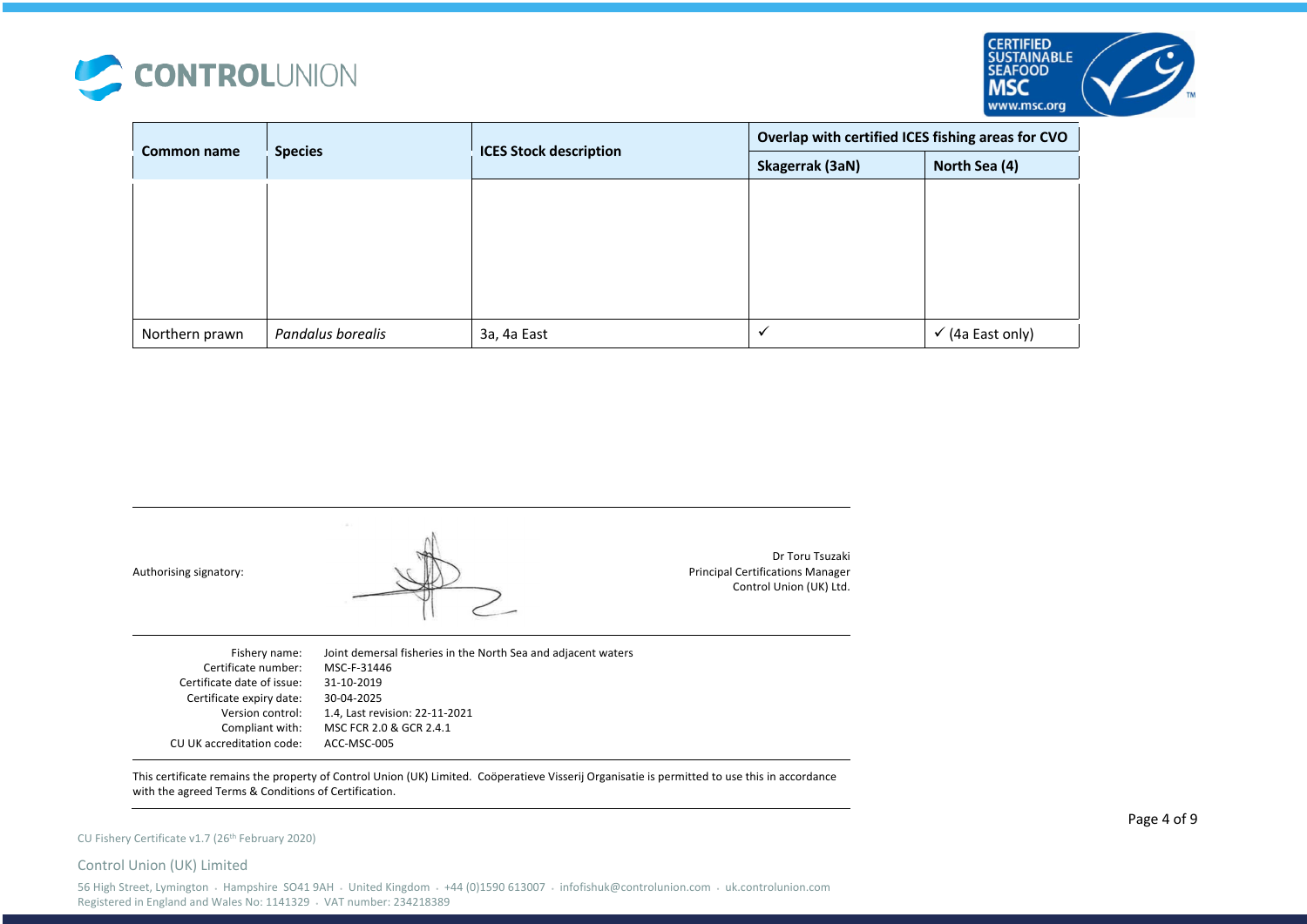



**CVO GEOGRAPHICAL RANGE AND METHODS OF CAPTURE COVERED BY THE SCOPE OF THIS CERTIFICATE:**

| <b>Method of capture</b>                                                                                                 | Skagerrak (3aN) | North Sea (4) |
|--------------------------------------------------------------------------------------------------------------------------|-----------------|---------------|
| TR: Demersal otter trawl (Skagerrak/Kattegat rules = 120 mm or 90 mm w/ separator grid or<br>very large mesh escapement) | $\checkmark$    |               |
| BT1: Beam trawl, mesh size $\geq$ 120 mm (not pulse)                                                                     | ✔               |               |
| BT2: Beam trawl, mesh size 70 - 119 mm (not pulse)                                                                       |                 |               |
| SN: Set net (gill net, trammel net)                                                                                      |                 | ✓             |
| TR1: Demersal otter trawl or flyshooter or twinrig, mesh size > 100 mm                                                   |                 |               |
| TR2: Demersal otter trawl or flyshooter or twinrig, mesh size 70 - 100 mm                                                |                 | suspended     |

Authorising signatory:



Dr Toru Tsuzaki Principal Certifications Manager Control Union (UK) Ltd.

| Fishery name:              | Joint demersal fisheries in the North Sea and adjacent waters |
|----------------------------|---------------------------------------------------------------|
| Certificate number:        | MSC-F-31446                                                   |
| Certificate date of issue: | 31-10-2019                                                    |
| Certificate expiry date:   | 30-04-2025                                                    |
| Version control:           | 1.4, Last revision: 22-11-2021                                |
| Compliant with:            | MSC FCR 2.0 & GCR 2.4.1                                       |
| CU UK accreditation code:  | ACC-MSC-005                                                   |
|                            |                                                               |

This certificate remains the property of Control Union (UK) Limited. Coöperatieve Visserij Organisatie is permitted to use this in accordance with the agreed Terms & Conditions of Certification.

#### CU Fishery Certificate v1.7 (26th February 2020)

Control Union (UK) Limited

56 High Street, Lymington • Hampshire SO41 9AH • United Kingdom • +44 (0)1590 613007 • infofishuk@controlunion.com • uk.controlunion.com Registered in England and Wales No: 1141329 • VAT number: 234218389

Page 5 of 9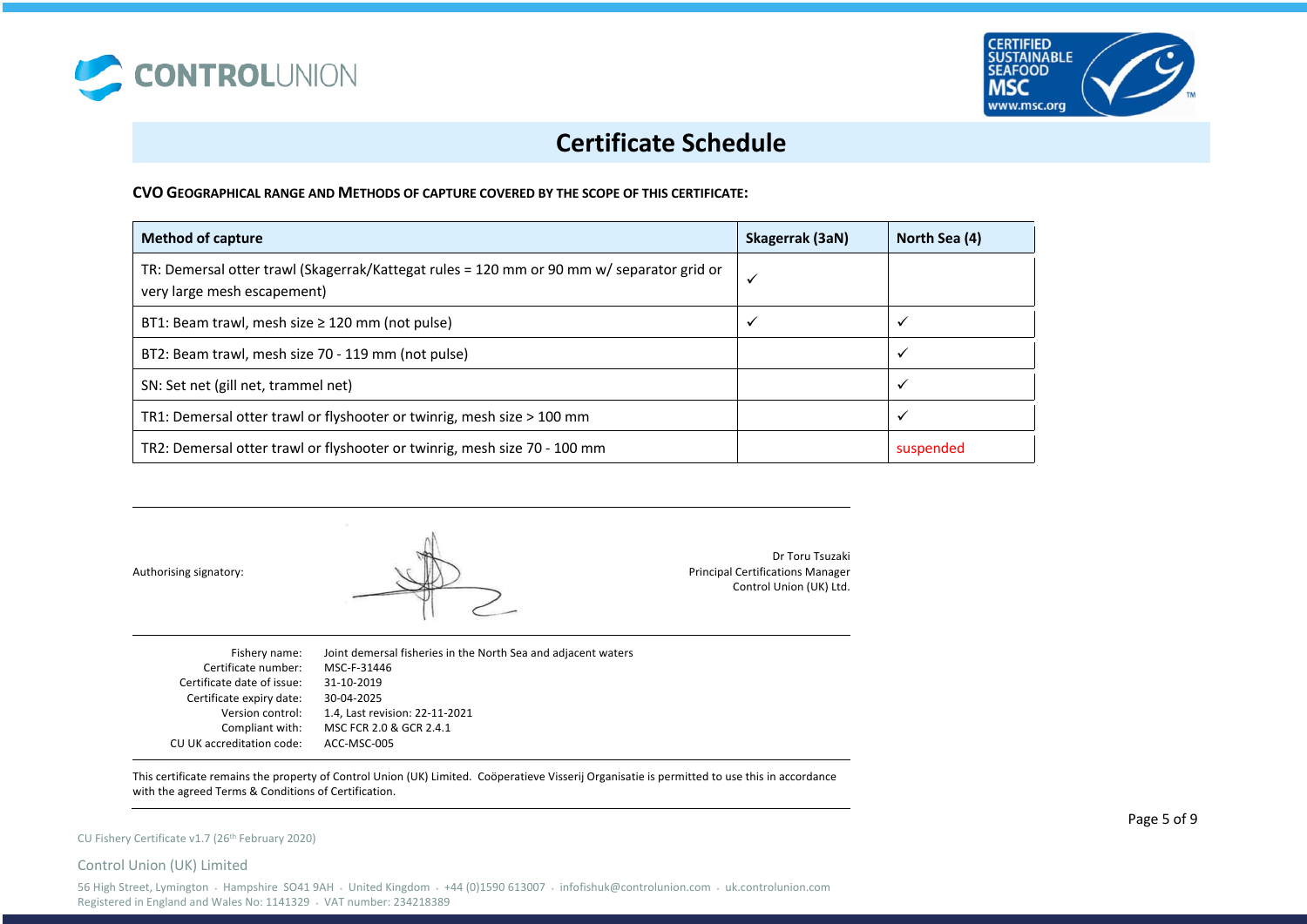



### **CLIENT GROUP:**

CVO member vessels that have signed up to the Code of Conduct for MSC fishermen. This is being kept up to date here: https://www.cvovisserij.nl/deelnemers-msc-joint-demersal-fisheries/

**PARTIES OR CATEGORIES OF PARTIES ENTITLED TO USE THE CERTIFICATE:** 

None. There are no other eligible fishers.

**\*Note on suspension 3an, 4, 7d cod this stock was suspended on 31 October 2019 following self-suspension by the collective Client Groups for this fishery (https://fisheries.msc.org/en/fisheries/joint-demersal-fisheries-in-the-north-sea-and-adjacent-waters/@@assessments). If the certification status of either stock changes, this certificate will be re-issued.** 

| Authorising signatory:     |                                                               | Dr Toru Tsuzaki<br><b>Principal Certifications Manager</b><br>Control Union (UK) Ltd. |
|----------------------------|---------------------------------------------------------------|---------------------------------------------------------------------------------------|
| Fishery name:              | Joint demersal fisheries in the North Sea and adjacent waters |                                                                                       |
| Certificate number:        | MSC-F-31446                                                   |                                                                                       |
| Certificate date of issue: | 31-10-2019                                                    |                                                                                       |
| Certificate expiry date:   | 30-04-2025                                                    |                                                                                       |
| Version control:           | 1.4, Last revision: 22-11-2021                                |                                                                                       |
| Compliant with:            | MSC FCR 2.0 & GCR 2.4.1                                       |                                                                                       |
| CU UK accreditation code:  | ACC-MSC-005                                                   |                                                                                       |

This certificate remains the property of Control Union (UK) Limited. Coöperatieve Visserij Organisatie is permitted to use this in accordance with the agreed Terms & Conditions of Certification.

#### CU Fishery Certificate v1.7 (26th February 2020)

Control Union (UK) Limited

56 High Street, Lymington • Hampshire SO41 9AH • United Kingdom • +44 (0)1590 613007 • infofishuk@controlunion.com • uk.controlunion.com Registered in England and Wales No: 1141329 • VAT number: 234218389

Page 6 of 9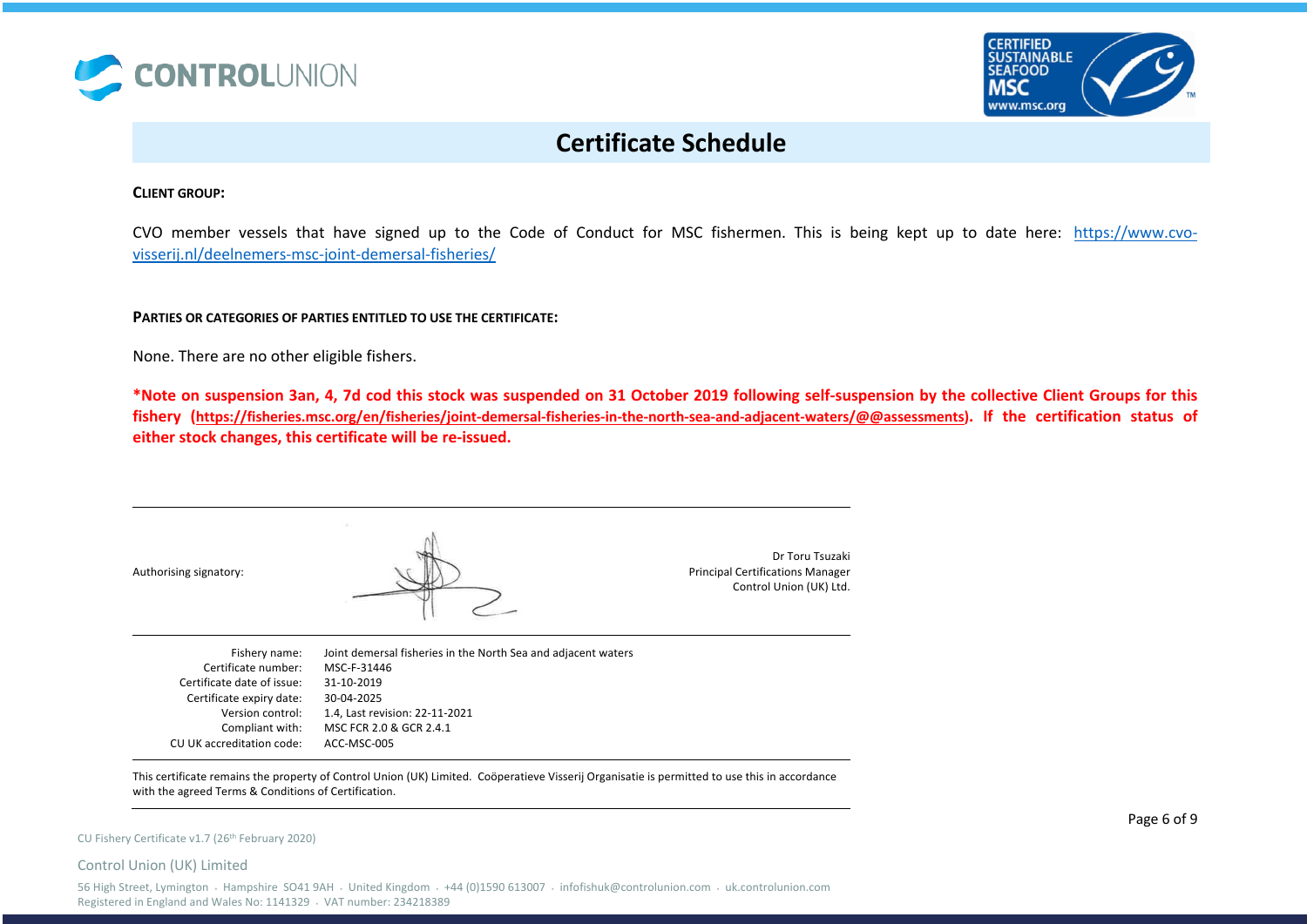



The point(s) at which fish and fish products may enter a Chain of Custody:

The certified target species and stocks, caught in accordance with the method of capture/geographical area combinations and by the Client Group vessels covered by the scope of this certificate, as listed in the Certificate Schedule above, are eligible to enter further certified chains of custody (CoC) and be sold as MSC certified or carry the MSC ecolabel from the following points:

- Where product is sold through auctions, CoC should commence from the point of 1st sale.
- Where product is sold directly from the vessels, CoC should commence from the point of landing.

All parties wishing to sell MSC certified fish that has been purchased from this fishery will therefore require their own MSC Chain of Custody (CoC) certification, at which point the product shall be eligible to carry the MSC logo.

## **The list of eligible auction sites is as follows:**

| <b>Auction</b>                          | <b>Details</b>                                          |
|-----------------------------------------|---------------------------------------------------------|
| <b>Denmark</b>                          |                                                         |
| Danske Fiskeauktioner A/S (Thyborøn)    | Havnegade 15 - 2. sal - Postbox 13 - DK - 7680 Thyborøn |
| Danske Fiskeauktioner A/S (Hvide Sande) | Rødspættevej 3 - DK - 6960 Hvide Sande                  |
| Danske Fiskeauktioner A/S (Thorsminde)  | Vesthavnen 7 – Thorsminde - DK - 6990 Ulfborg           |
| Hanstholm Fiskeauktion                  | Auktionsgade 11 - 7730 Hanstholm                        |
| Skagen Fiskeauktion                     | Auktionsvej 10 - 9990 Skagen                            |

Authorising signatory: .

Dr Toru Tsuzaki Principal Certifications Manager Control Union (UK) Ltd

Fishery name: Certificate number: Certificate date of issue: 31-10-2019 Certificate expiry date: 30-04-2025 Version control: CU UK accreditation code:

Compliant with: MSC FCR 2.0 & GCR 2.4.1 Joint demersal fisheries in the North Sea and adjacent waters MSC-F-31446 1.4, Last revision: 22-11-2021 ACC-MSC-005

This certificate remains the property of Control Union (UK) Limited. Coöperatieve Visserij Organisatie is permitted to use this in accordance with the agreed Terms & Conditions of Certification.

Page 7 of 9

### Control Union (UK) Limited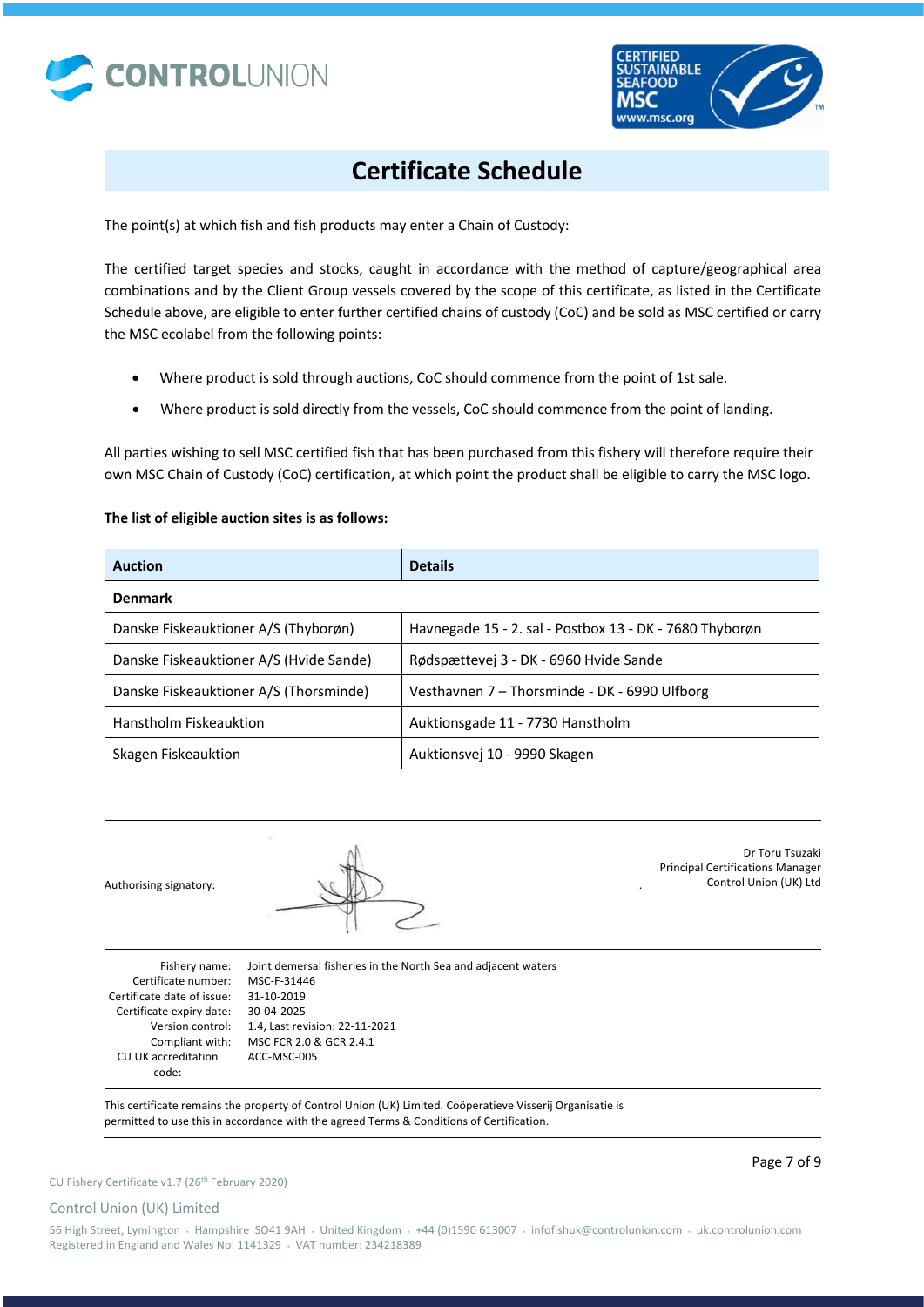



| <b>Auction</b>                        | <b>Details</b>                           |
|---------------------------------------|------------------------------------------|
| Fiskeauktion Nord (Hirtshals)         | Norgeskajen 7 - 9850 Hirtshals           |
| Fiskeauktion Nord (Strandby)          | Auktionskaj 7, 1. th, 9970 Strandby      |
| Fiskeauktion Danmark A/S - Gilleleje  | Havnen 6 - DK - 3250 Gilleleje           |
| Sweden                                |                                          |
| Göteborg Fiskauktion                  | Fiskhamnen, 414 58 Göteborg              |
| Smögens Fiskauktion                   | Fiskhamnsgatan 31, 456 51 Smögen, Sweden |
| <b>The Netherlands</b>                |                                          |
| Visafslag Hollands Noorden            | Havenkade 1, 1779 GS Den Oever           |
| Visafslag Hollands Noorden            | Het Nieuwe Diep 27b, 1781 AD Den Helder  |
| Garnalenafslag Zoutkamp               | Reitdiepskade 22, 9974 PJ Zoutkamp       |
| Zeeuwse Visveiling Vlissingen         | Binnenhaven 11, 4382 NT Vlissingen       |
| Hollandse Visveiling IJmuiden BV      | Halkade 4, 1976 DC IJmuiden              |
| Visveiling Urk BV - locatie Harlingen | Nieuwe Vissershaven 25, 8861NX Harlingen |
| Visafslag Lauwersoog B.V.             | Haven 1, 9976 VN Lauwersoog              |
| Visafslag Scheveningen BV             | Visafslagweg 1, 2583 DM Den Haag         |
| Visafslag Stellendam BV               | Meester Snijderweg 5, 3251 LJ Stellendam |
| Visveiling Colijnsplaat BV            | Visserijweg 1, 4886 CX Colijnsplaat      |
| Visveiling Urk BV                     | Westwal 2, 8321 WG Urk                   |
| Zeeuwse Visveiling Breskens           | Kaai 1, 4511 RC Breskens                 |

Authorising signatory:

Dr Toru Tsuzaki Principal Certifications Manager Control Union (UK) Ltd

Fishery name: Certificate number: MSC-F-31446 Certificate date of issue: 31-10-2019 Certificate expiry date: 30-04-2025 Version control: CU UK accreditation code:

Compliant with: MSC FCR 2.0 & GCR 2.4.1 Joint demersal fisheries in the North Sea and adjacent waters 1.4, Last revision: 22-11-2021 ACC-MSC-005

This certificate remains the property of Control Union (UK) Limited. Coöperatieve Visserij Organisatie is permitted to use this in accordance with the agreed Terms & Conditions of Certification.

## Control Union (UK) Limited